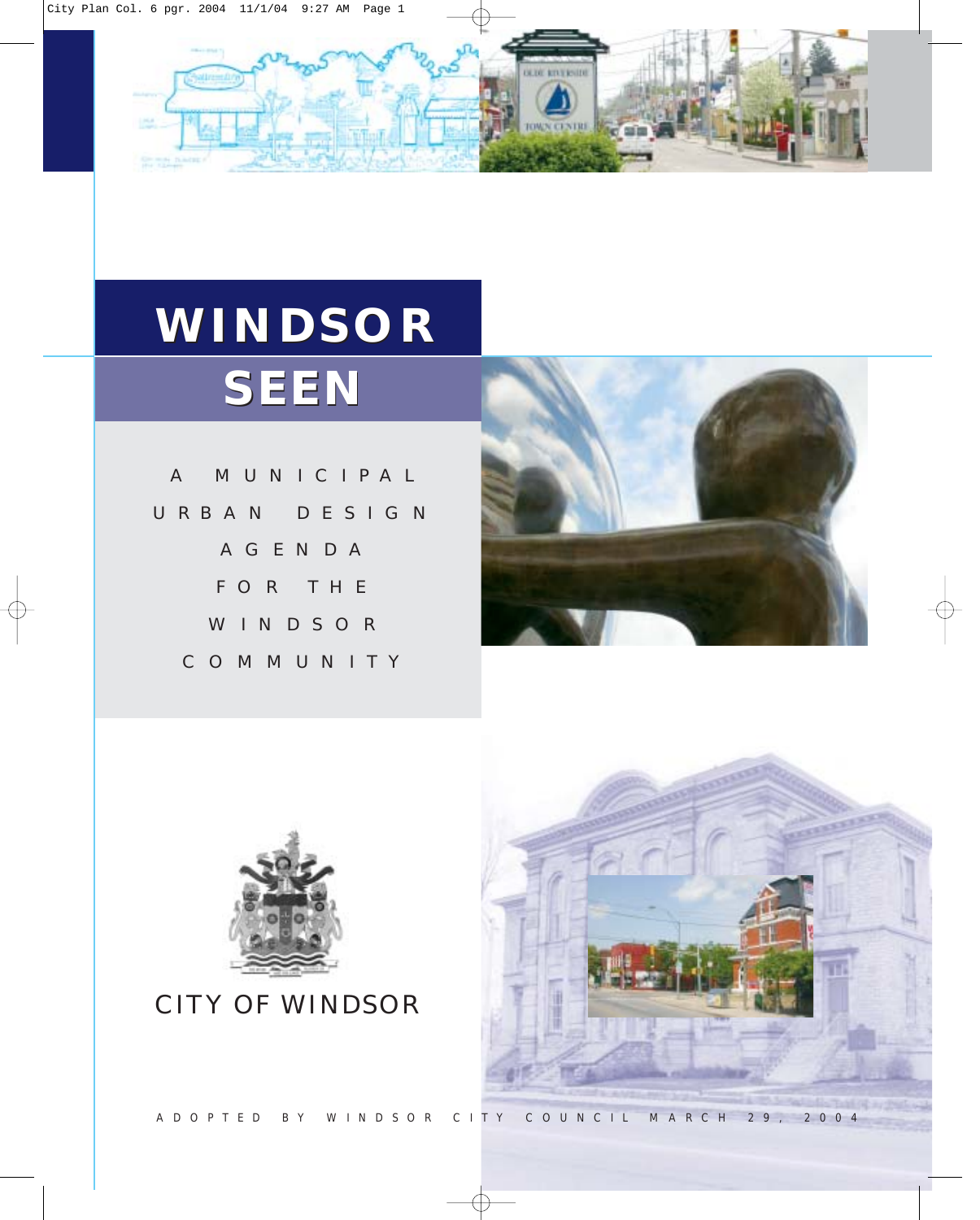## **WINDSOR SEEN WINDSOR SEEN**



### *WHAT is "urban design"?*

There is no universally accepted definition. It changes to some degree, depending on whether you work in academia, business, or government. A good simple definition for a municipality is: degree, depending on whether you work in academia, business, or government. A good simple definition for a municipality is: **Creative city-building**.

### **Operation of space vs. creation of place**

Building a city requires putting together individual elements of the city – such as streets, buildings, parks, and utilities. Coordinating their safe, efficient, installation is an operational service provided by city – such as streets, buildings, parks, and utilities. Coordinating their safe, efficient, installation is an operational service provided by the municipality, so that the community can function. Keeping these elements tidy and in good working condition is a maintenance service provided by the municipality and private property owners.

Building a city creatively is not simply about installing and maintaining functional elements in the city that are "pretty". Ensuring that when they appear side by side, the whole city adds up to more than the sum of these elements, is a strategic service provided by the municipality, so that the functioning community becomes a memorable, desirable, attractive place to live, work, and visit.

### **The "logo" is the promise; the city is the product**

Urban design, as undertaken by the municipality, is probably *the* main conscious effort to ensure the community has and keeps a positive civic image and a discernible identity. When the municipalmain conscious effort to ensure the community has and keeps a positive civic image and a discernible identity. When the municipality adopts a standard "signature" [such as a logo, slogan, or wordmark] to identify and promote itself and the community, the words and images in that signature are meant to instantly imply a certain image. Urban design is what the municipality does to see that the city as a "product" matches the image implied by the municipal signature. Similarly customer service is what the municipality does to see that the city as a "service" matches what the municipal signature implies. Many of the functional elements in capital projects undertaken by the municipality should artfully integrate [not just "paste on"] the municipal signature, to build up its value as the civic image identifier. You might see it etched on doors to the library or imprinted on a manhole cover as readily as it appears on letterhead or a travel brochure. Therefore, the sooner a decision is made, the better, regarding whether to produce a new municipal logo and slogan for Windsor, or stay with what we have.





### **Avoiding the "geography of nowhere"**

A pl<br>toge<br>add A *place* is an environment that *looks* and *feels* well put together. Urban design measures how city-building activities add up to a place, a setting that is an intentional consequence. The best urban design is people-oriented, pedestrian-friendly, and human scaled. The lack of attention to urban design leaves a city that is at best a display of unintended coincidence.

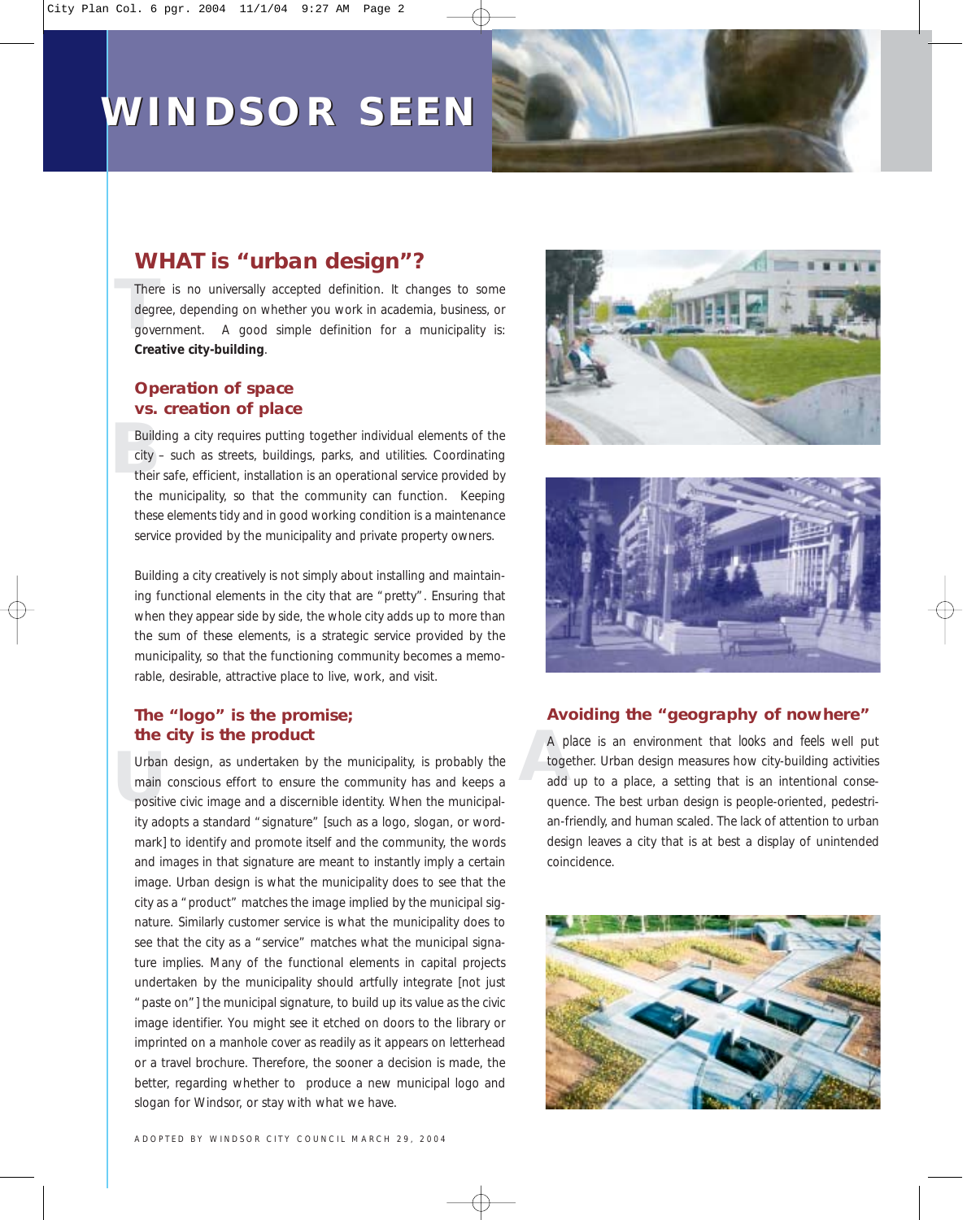

### *WHY "do" urban design?*

### **WINDSOR SEEN: What you "See" is what you "Get"**

Good urban design should always result in a city that looks attractive.<br>But that alone is too superficial an expectation to have from<br>this activity. Attractive for attractive sake, is urban decoration. But that alone is too superficial an expectation to have from this activity. Attractive for attractive sake, is urban decoration. Decorating implements what is seasonal or fashionable. Urban design dwells on what is enduring and what makes a place distinctive.

#### **We take some control of how others see us**

Why do we care if Windsor looks and feels well put together? Why is the qualitative impression Windsor leaves important for the community? The first and most important answer to those questions is: is the qualitative impression Windsor leaves important for the community? The first and most important answer to those questions is: Because 'sense of place' has become a standard benchmark in remaining economically competitive. In the 20th century manufacturing-dominated economy, which had a comparatively large workforce of baby-boomers, "place" figured into investment decisions, and the jobs that come with them, generally as a location of materials and labour. In the 21st century service-dominated economy which has a small and shrinking workforce, "place" figures into investment decisions as a location compelling enough to draw the most talented people.

Urban design activities are an investment in the city's expression of its livability and economic vitality. Cities that leave poor qualitative impressions, those with an unremarkable or negative civic image, tend to be overlooked by capital and people that fuel economic stability. In his January 18, 2004 State of the University address, Dr. Ross Paul emphasized that local institutions must work together with the municipal government because the consequences of civic image are shared. The CreateDetroit movement launched in March 2004 is another regional response intended address to this situation. By the time the 2006 Superbowl draws the visitation and global media attention of millions to the shores of the Detroit River, we must be seen at our best. We must challenge decades-old assumptions about the quality of the place we call home.

#### **We agree on how we see ourselves**

Fro<br>
are<br>
Kito From "Ottawa by Design" to "Omaha by Design", municipalities are spending money and effort on urban design. Closer to home, Kitchener and London have made important progress in using urban design to maintain a competitive civic image. Windsor needs to



catch up. Fortunately there is ample recent evidence that many Windsorites want their city to leave a lasting memorable impression. The 1997-1998 Urban Design Task Force identified in their public consultation that there were more negative than positive urban design attributes in Windsor. As a result, for the first time here "Civic Image" became a strong thrust – a whole separate chapter – among the policies in Windsor's 2000 Official Plan. That chapter starts by saying "Council is committed to urban design principles that enhance the enjoyment and image of Windsor". Council's approval in 2002 and 2003 of the Planning Division's reorganization created and maintained an Urban Design Section to make these urban design principles live in practice. Setting these practices out in an urban design agenda for Windsor is an essential part of the work program for the mandatory 5 year-review of the Official Plan. They will build on the lessons learned and successes achieved in maintaining a made-in-Windsor community identity, which has happened as part of the City's heritage planning program. They will state how newer Official Plan provisions, like "design in harmony with nature", translate into actual developments.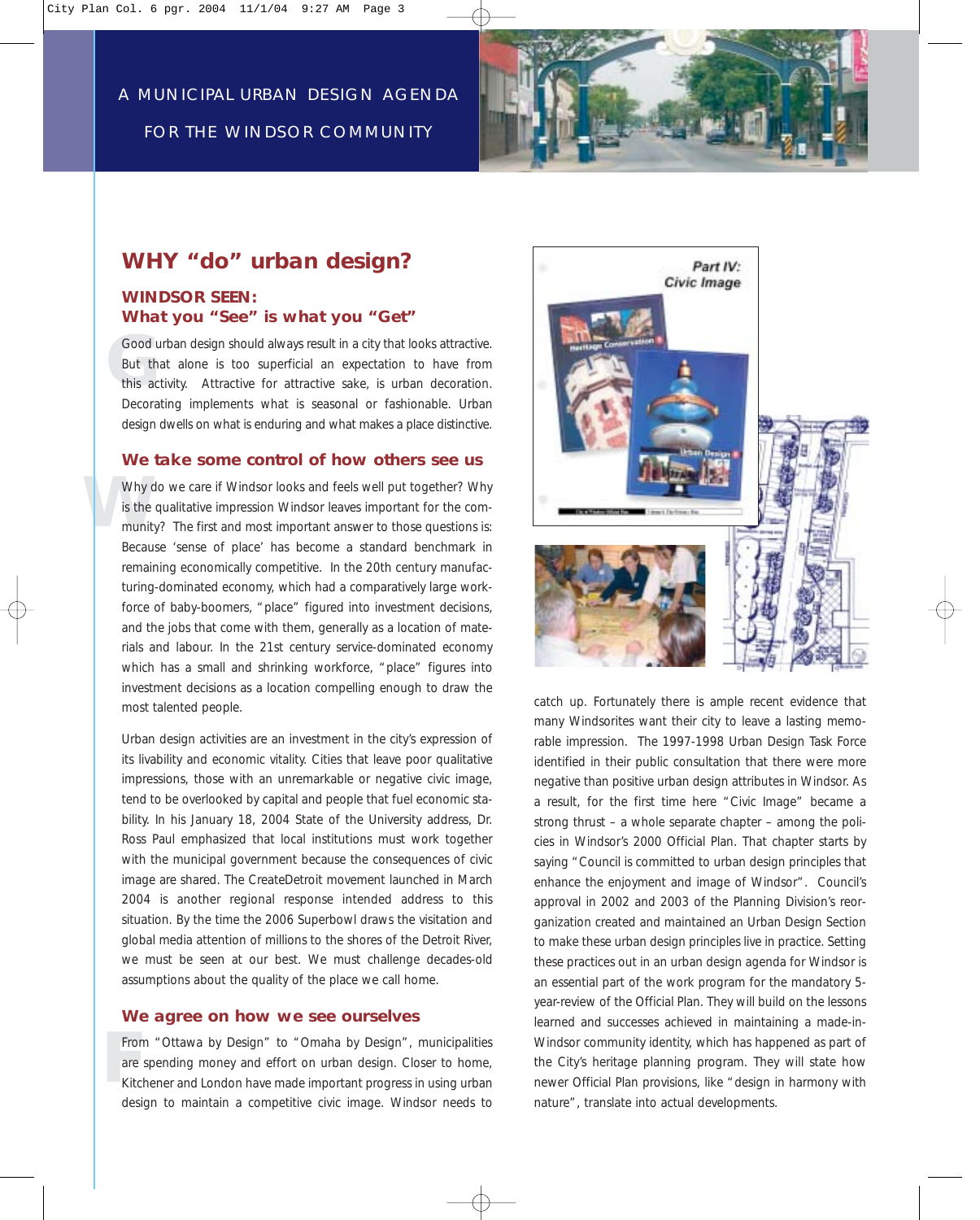# **WINDSOR SEEN WINDSOR SEEN**



### *HOW do you "do"*  **urban design?** Do it well

It is very important that urban design policies & practices, be<br>thoughtfully and carefully developed, to ensure that creative city-<br>building crafts for Windsor a civic image that is a positive, intenthoughtfully and carefully developed, to ensure that creative citybuilding crafts for Windsor a civic image that is a positive, intentional consequence in the long-term. This work can only be effective and worthwhile if it occurs because of Council will and with citizen participation. How the community sees and manages its identity are what make a municipality a memorable place. If this participation is not sustained, the quality resulting from urban design will devolve into the superficiality of ordering urban decorations out of a catalogue.

#### **The Scope is External & Internal**

**Cou**<br> **impl**<br>
plan Council, at its first meeting in 2004, took a significant step in implementing **urban design through policy**. It decided the site plan review process, the most basic urban design tool available in Ontario, must apply to all parts of the city. To make this process work well in practice, there must be urban design standards & guidelines that set out what creative city-building means in various parts of the city, for various kinds of development, and for various functional elements in the city. **Design guidelines** exist to show both developers and citizens how the municipality interprets abstract policies and applies them to actual construction. They are useful to developers and their financiers who will know what results the city expects before money is spent to buy a certain piece of property, hire consultants, or invest capital. They can make Council and administrative review of development applications go smoother and faster because they focus the approval discussions on pre-stated, community-endorsed, general limits of "what is expected". **Design standards** are specific quality and performance benchmarks for various kinds developments and functional elements, so that when they appear side by side, the whole city adds up to more than the sum of these parts. In the best case, urban design standards & guidelines are put together into one City-wide, or several neighbourhood-level chapters, of an **urban design manual**. This is how the municipality fulfills it responsibility for applying urban design policy to developments undertaken by others. The effectiveness of urban design policy is enhanced when the municipality itself "leads by example" in the projects it undertakes and the decisions it makes when it approves capital expenditures for parks, libraries, roads, and so on. Thus, internal municipal urban design policies can be set in Council resolutions tied to capital projects – those done infrequently, such as building a new fire hall, and those done routinely, such as crosswalk repairs.

### **Get Started Soon**

It is also urgent that some practical examples of **urban**<br> **design projects** occur sooner rather than later, to foster a<br>
collective understanding of what creative city-building might It is also urgent that some practical examples of **urban design projects** occur sooner rather than later, to foster a actually look like. Recent council resolutions, letters to the newspaper editor, and some local media stories direct a wellreasoned sense of impatience to making a better first impression of how Windsor is seen at the 12 strategic "gateway" entrances into the city which are defined in the Official Plan. The same applies to enhancing streetscapes along the lessthan-10% of Windsor's roads designated as key "civic ways" and "theme streets" in our Official Plan.

### **Dollar Value**

Urban design focuses thinking about how money is spent.<br>Windsor is the third highest Canadian census area in median<br>family income and in the last decade grew the most in this Urban design focuses thinking about how money is spent. Windsor is the third highest Canadian census area in median prosperity measure of any Canadian metropolitan area.





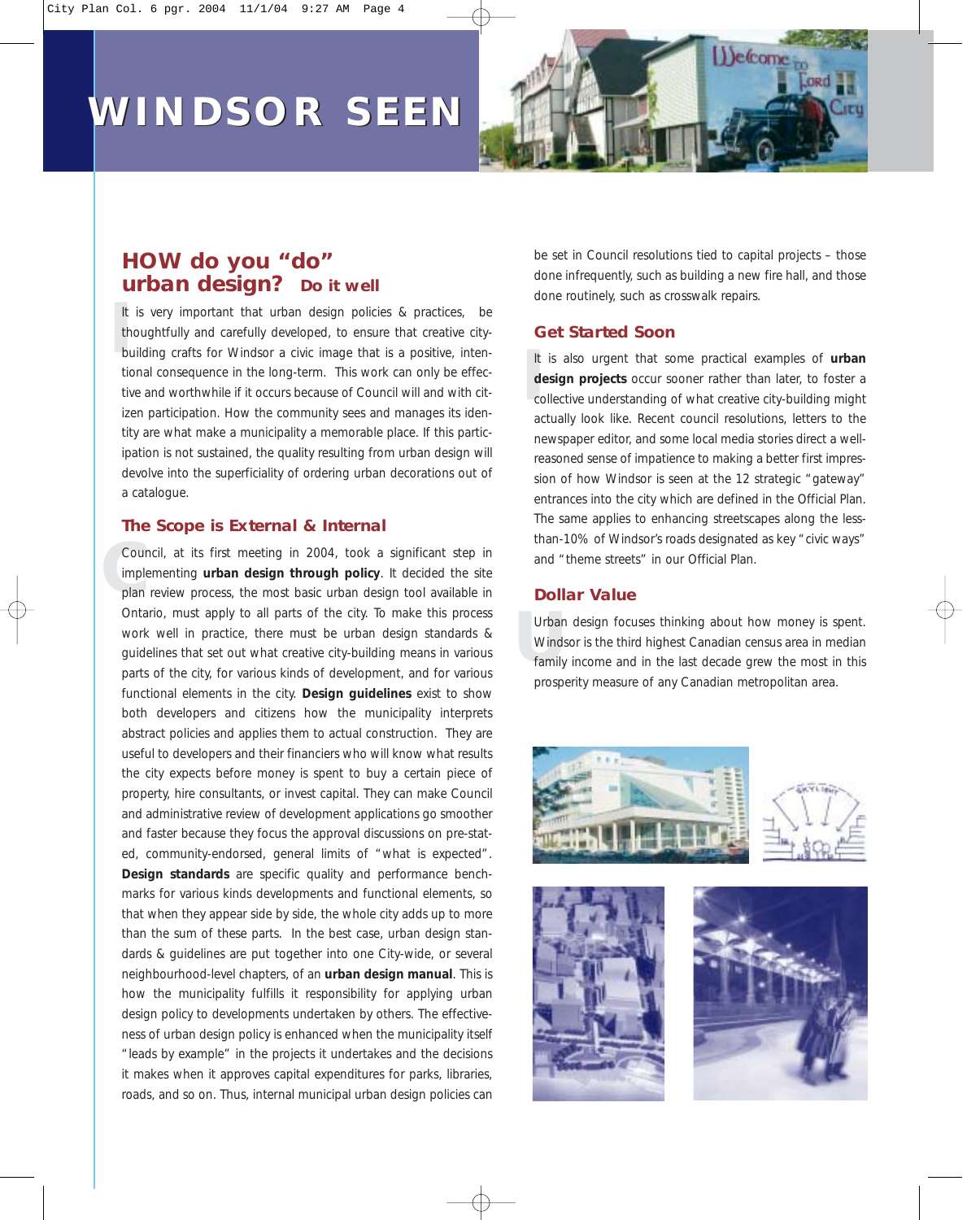# **WINDSOR SEEN WINDSOR SEEN**



Hard-earned wealth deserves to be invested and enjoyed. Windsor's urban design agenda can help make Windsor be seen as the relatively wealthy place it is. For private developments, urban design policies help direct *how* money is spent, more than *how much* money is spent. Attractive doesn't always cost more. Municipal urban design spending, in most jurisdictions, is a small fractional amount of capital projects budgets, returning a higher value for money spent than if urban design was not a matter of concern in these projects.

### *WHO will "do" urban design in Windsor?*

The Urban Design section in the City Planner's Office coordinates<br>the activities Council chooses to pursue as part of the municipal<br>urban design agenda. The results of these activities, even their conthe activities Council chooses to pursue as part of the municipal urban design agenda. The results of these activities, even their continued existence, rely on connections with many others. Support for urban design projects, policy and practice depends on a mindset in the community that values the qualitative impression Windsor leaves. Municipalities typically take a lead in nurturing this mindset as part of their municipal urban design program. Civic Design awards programs are often used as a way to promote and praise people and projects that set the highest urban design standards. Starting such a program here could be the first task in an **urban design communications program** undertaken by a "Civic Design Commission", a group Council could appoint as the stewards of the community's urban design agenda. Eventually a peer-review urban design panel might be established to engender collaborative development reviews. City staff could develop a deeper regard for urban design quality through formal training opportunities offered internally and informal "brown bag" lunch discussions.

But community involvement, broader than what the municipality alone does, occurs in cities with a well-regarded civic image. If Windsor is to be counted among such cities, numerous measures aimed at informing citizens about the benefits of good design need to happen with and through our community firms and organizations such as the media, university and college, service clubs, business organizations, the development industry and its suppliers, adjacent municipalities and interested citizens. These community pillars can contribute time, talent, and money to sponsored projects, invited speakers, design charettes, and other means of sustaining a mindset in Windsor that appreciates and expects a quality civic image.





### **WHO does WHAT?**

Windsor City Council, on March 29, 2004, adopted policies, practices, and projects to be pursued based on the premises in this proposed urban design agenda, and on the people, Windsor City Council, on March 29, 2004, adopted policies, practices, and projects to be pursued based on the premises timelines, and 2004 costs associated with implementing them. Those that are pursued will depend on time, personnel, and financial resources available. These are summarized in the table on the following page.